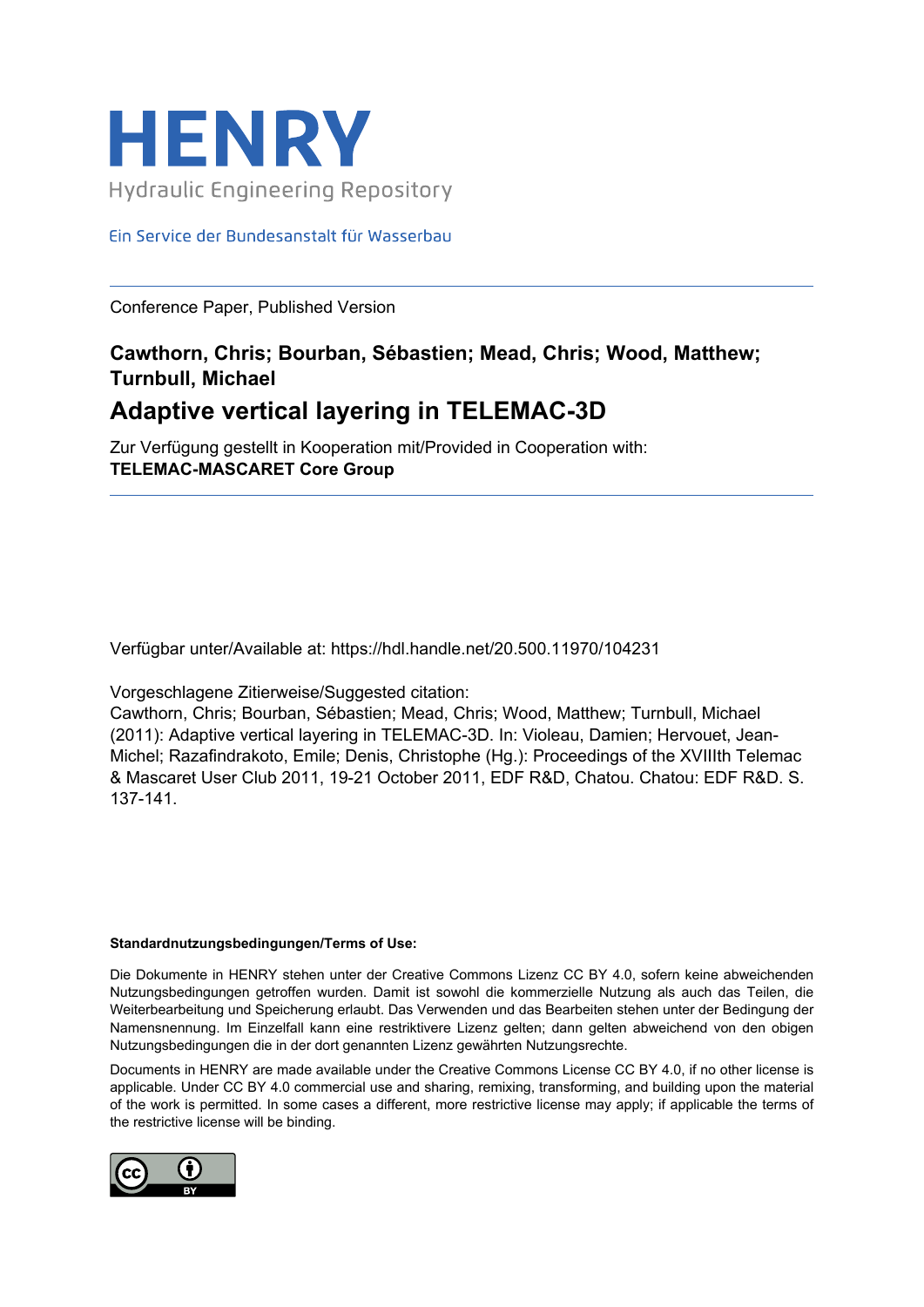# Adaptive vertical layering in TELEMAC-3D

Chris J. CAWTHORN, Sébastien E. BOURBAN, Chris T. MEAD, Matthew J. WOOD, Michael .S. TURNBULL

Hydrodynamics and Metocean Group, HR Wallingford Howbery Park, Wallingford Oxfordshire, OX10 8BA, UK Correspondence to: s.bourban@hrwallingford.com

*Abstract***— Many processes in environmental hydraulics exhibit sharp spatial gradients of some physical variable(s) in a small localised part of the overall water column. Examples of this include spreading of dense or buoyant plumes and thermal or saline stratification in reservoirs. In this paper, we demonstrate a robust adaptive mesh redistribution (AMR) method coded for TELEMAC-3D. The AMR method aims to capture these sharp gradients without requiring an excessive number of mesh layers or any prior knowledge of the flow structure.** 

**Rather than increasing the number of mesh planes in regions of sharp spatial gradients, the idea of mesh redistribution is to maintain a fixed number of planes that move in response to the local solution structure. The movement of the planes is governed by a diffusion equation; an approach that is discussed in Ref. [1]. This approach is similar to that used in the popular GETM software (Ref. [2]). Mesh plane elevations linked to gradients in tracer concentration only are discussed in this paper, although the extension to include velocity shear and/or bathymetry in the equations governing plane placement is expected to be straightforward.** 

**We present preliminary results demonstrating that the AMR method can adapt to relatively thin tracer plumes without the increased mesh resolution that would be required with some form of sigma mesh. Comparisons are drawn with an alternative approach in which plane elevations are specified by the user based on some** *a priori* **knowledge of the flow structure. The AMR method, which requires neither prior information about the flow nor user input, can be seen to give very similar results for the spreading of dense and buoyant plumes.** 

#### I. INTRODUCTION

Whether in the form of velocity shear layers or rapid changes in saline or thermal stratifications, thin layers with large gradients form an important part of many hydrodynamic processes. Such sharp spatial gradients can pose a troublesome problem for the numerical modelling of fluid flows. In order to accurately capture such layers, it is necessary to have a mesh that is sufficiently well resolved. In the context of TELEMAC-3D, which uses a set of identical two-dimensional meshes (referred to as 'planes') stacked vertically (see Ref. [3] for details), one must aim to decrease the spacing between mesh planes in regions of sharp vertical variations.

The spacing between mesh planes in TELEMAC-3D can be reduced in two ways. The simplest method is to use many horizontal planes in the TELEMAC-3D mesh. Even with a standard sigma-mesh (for which the planes are equispaced), this can provide adequate resolution of important thin layers if a large number of planes are used. However, this dramatically increases the cost of the computation. It is also wasteful in the sense that some areas of the mesh will inevitably have fine vertical resolution where capturing the fine detail of the dynamics is unnecessary.

A slightly more sophisticated approach would be to modify the CALCOT subroutine to place the layers at specific positions in the water column, carefully chosen based on the expected solution behaviour. Although this can be an effective technique, it is limited by the fact that the user must have some prior knowledge of the flow structure before modifying the layer positions. This means that such an approach must usually be made in an iterative manner: gradually adjusting the plane positions and re-running the simulation with the goal of converging on some 'optimal' configuration.

The aim of this paper is to introduce an *automatic* mesh layering approach to TELEMAC-3D, which we refer to as adaptive mesh redistribution (AMR). The idea is to devise an algorithm that moves the plane positions based on certain aspects of the local solution structure. For example, one might wish to concentrate layers in regions of sharp velocity gradient, tracer gradient or arbitrary linear combinations of these two variables.

Adaptive mesh refinement itself is not a new idea. In fact, the general formulation presented here was introduced by Winslow in 1966 [1]. Since that time, AMR methods have been substantially refined, but the general principles remain the same. We use a version of Winslow's "variable diffusion" approach described in more detail in [4], with a few refinements of our own designed specifically to work on the type of layered mesh used by TELEMAC-3D.

An outline of the AMR scheme implemented in TELEMAC-3D, as well as the underlying mathematics, is given in section II. Some simulation results are presented in section III, where comparisons are drawn with a simple sigma mesh. Finally, a discussion of the results and some possible extensions follows in section IV.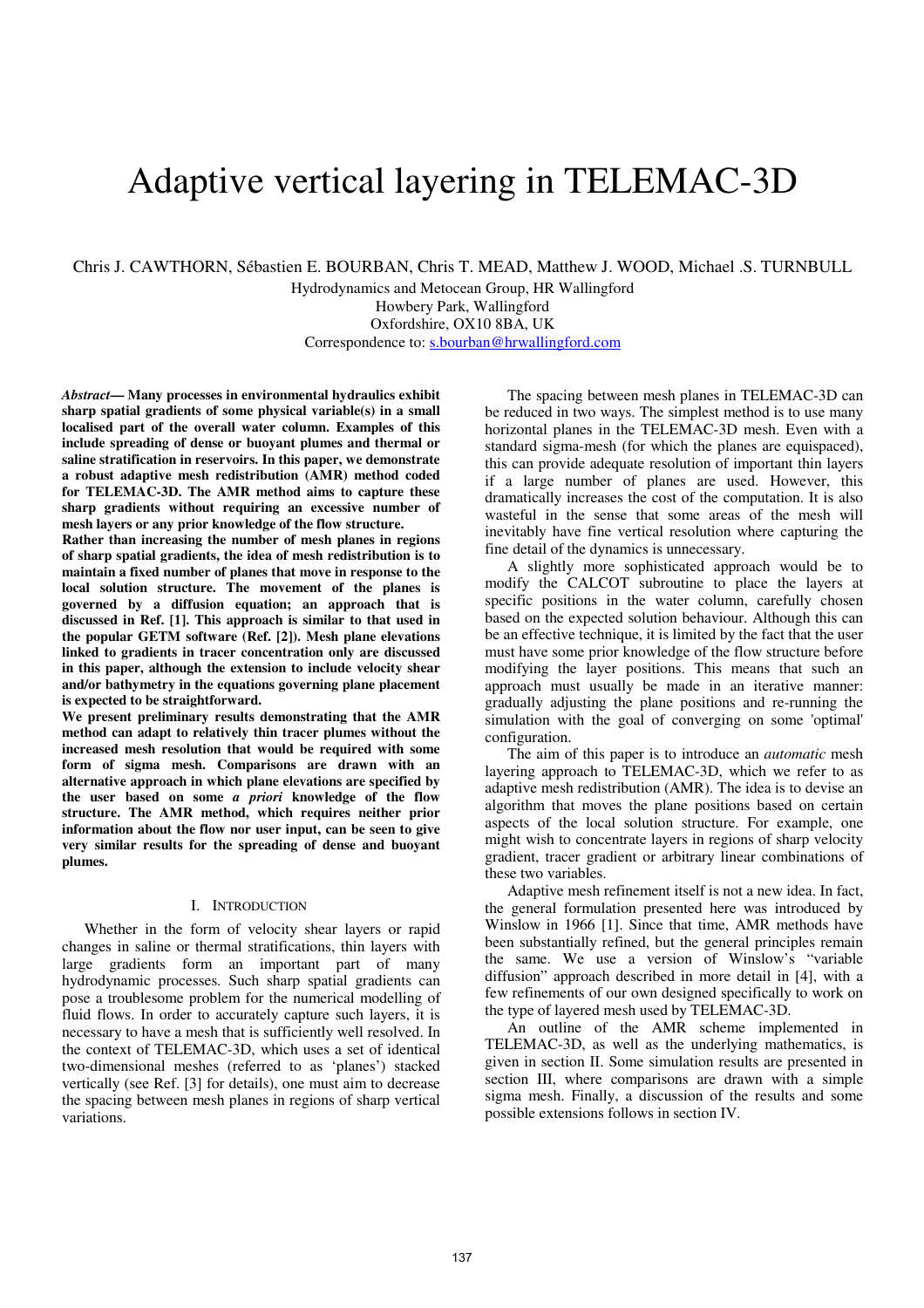#### II. ADAPTIVE MESH REDISTRIBUTION SCHEME

The type of adaptive mesh refinement that we have introduced to TELEMAC-3D is based on the variational formulation used originally by Winslow [1]. In this section, we give a brief overview of the variational approach, and describe its specific implementation in TELEMAC-3D.

#### *A. Variational principle for mesh redistribution in 1D*

Suppose that the computational domain is represented in one dimension by *n* nodes  $\{\xi_i : i = 1, n\}$ , with

$$
0 = \xi_1 < \xi_2 < \ldots < \xi_n = 1
$$

and that the real domain (for example, the interval  $a \leq x \leq b$ ) is then represented at the points  $\{x_i : i = 1, n\}$ . We then define a one-to-one mapping, *X*(ξ), such that

$$
X(\xi_i) = x_i, \quad \text{with} \quad X(0) = a \quad \text{and} \quad X(1) = b.
$$

The variational approach is to find the mesh map  $X(\xi)$ that minimises a functional of the form

$$
E[X(\xi)] = \int \omega(X(\xi)) |X'(\xi)|^2 d\xi \tag{1}
$$

where a dash (') indicates differentiation of a function with respect to its argument. The *monitor function*, defined here by  $\omega(x)$ , is a positive definite function that in general depends on the structure of the solution that is to be calculated using the AMR approach. Typically, one might want to focus the mesh resolution in regions where the gradient of the function  $f(x)$  is large. In such a case, an appropriate monitor function would be

$$
\omega(x) = \sqrt{1 + a \left(\frac{df}{dx}\right)^2}
$$
 (2)

where *a* is a tuning parameter that will be discussed later.

The Euler-Lagrange equation for *X*(ξ) associated with minimising the functional  $(1)$  is

$$
\frac{d}{d\xi} \left[ \omega(X(\xi)) \frac{dX}{d\xi}(\xi) \right] = 0 \tag{3}
$$

subject to the boundary conditions  $X(0) = a, X(1) = b$ .

The adaptive mesh refinement method therefore consists of solving a diffusion equation for the mesh node positions at each timestep. The diffusion coefficient is spatially-varying, and depends upon the current solution. This makes it possible to attract nodes to regions of interest, such as where the solution has large gradients.

#### *B. Implementation in TELEMAC-3D*

The 'variable diffusion' method described above has been implemented in TELEMAC-3D, and has been released as part of version 6.1. It is accessible by using the keyword *MESH TRANSFORMATION = 5,* and functions as an

additional option in the CALCOT subroutine. It works by using an iterative (Gauss-Seidel) approach to solve the diffusion equation (3) on each vertical line of nodes in the three-dimensional mesh.

The method is currently implemented to follow only the gradient of tracer 1, using the monitor function shown in (2), with  $f(x)$  representing the concentration of tracer 1. The extension to consider other physical variables and higher derivatives ought to be, in principle, a straightforward task.

In order to make the adaptive layering scale-free, the tuning parameter in (2) is chosen independently on each vertical line of nodes to be

$$
a = a(x, y) = \frac{C}{\max |f'(x)|^2}
$$
 (4)

where the maximum runs over each of the nodes on the vertical line. This choice means that a very large solution gradient in one part of the mesh will not affect the mesh layering in another region with smaller (yet still significant) gradient. The constant parameter, *C*, can be tuned to increase or decrease the sensitivity of mesh layer positions to tracer concentration gradient. Large values of  $\tilde{C}$  can produce too large a deformation of the mesh planes, resulting in numerical instability. If *C* is too small, however, then the planes movement will not result in sufficient resolution of sharp solution gradients. In practice, we have found values of *C* ranging from 10 to 100 to be a good compromise between these two extremes for all of the examples studied.

Strong horizontal variation in the plane positions of a 3D mesh in TELEMAC-3D can have a destabilising effect on the simulation. In order to reduce the horizontal variation of layer positions on a local scale, the monitor function is smoothed using a simple low-pass filter in two dimensions before solving the diffusion equation (3) for layer positions.

The presence of maxima or minima in tracer concentration in the interior of the water column (as opposed to extrema at the free surface or bottom boundaries) raises a small problem for the AMR method. Because such extrema have low gradients, the AMR scheme will attempt to move solution points away from any local maxima or minima. When the solution is interpolated onto the new layer positions, this can change the position and magnitude of the extremum, resulting in a form of numerical diffusion. In the TELEMAC-3D implementation, we have attempted to eliminate this problem by first locating any local extrema in each water column, and ensuring that such points must feature in the new mesh configuration. This ensures that no interpolation takes places at extreme points, so the solution magnitude there cannot be diminished.

#### III. SOME EXAMPLES

We now illustrate the automatic mesh redistribution method in TELEMAC-3D by considering some simple examples. In each case, the layer positions are modified according to the tracer concentration gradient alone.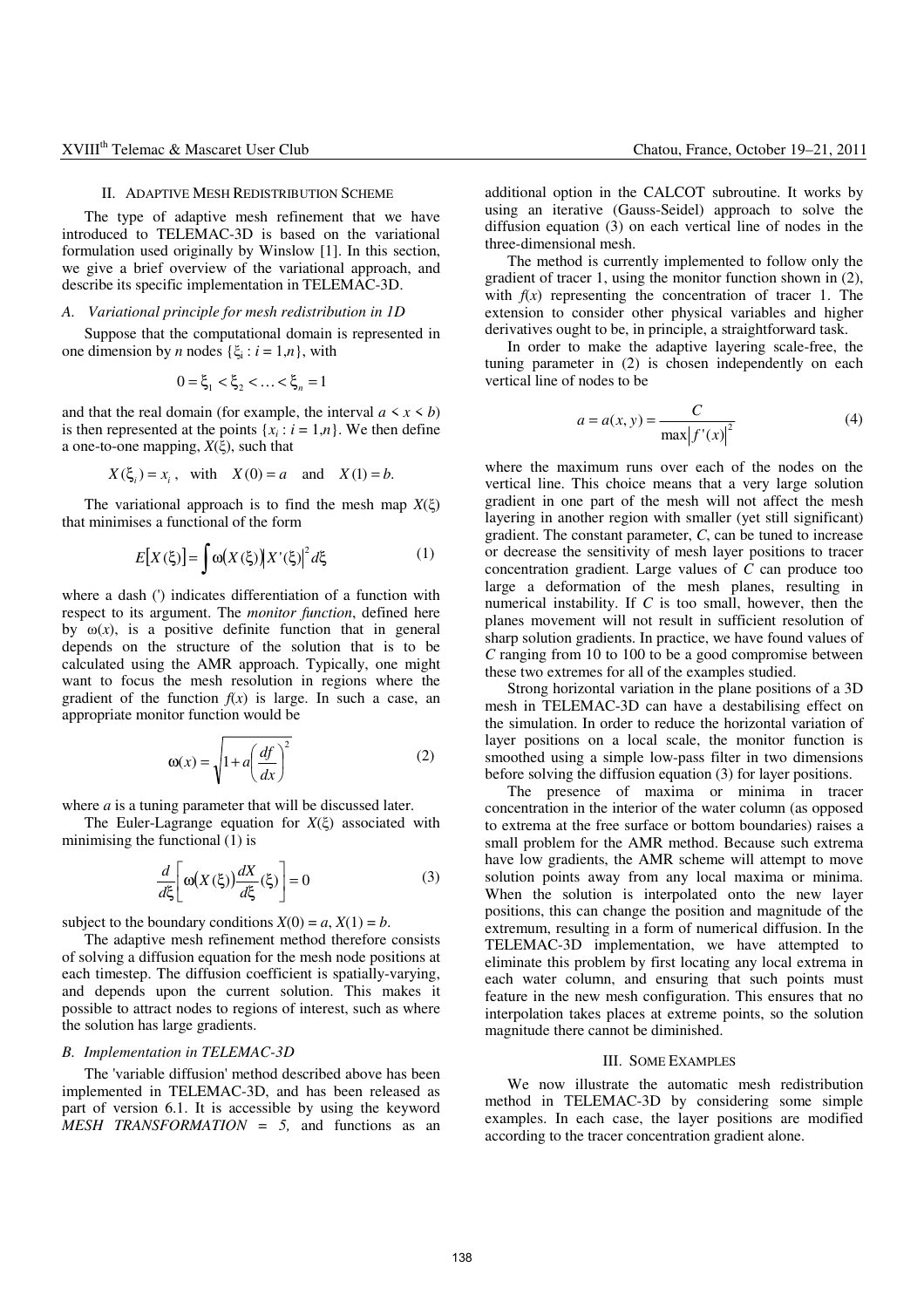#### XVIII<sup>th</sup> Telemac & Mascaret User Club Chatou, France, October 19–21, 2011

#### *A. Tracer advection over a compound slope*

The first example of adaptive layering concerns a buoyant tracer released at the upstream boundary of a straight channel. The channel bed is formed from two planar slopes with different inclinations and a constant flow rate from left to right is imposed at the upstream boundary.

Fig. 1 shows the resulting plume using a sigma mesh, whilst Fig. 2 shows the same plume simulated using the adaptive layering approach described in Section II. The AMR algorithm has moved three of the four internal planes into the spreading front of the plume, whereas the plume front only occupies a single mesh layer in the sigma-mesh case. The plume is also more concentrated towards the free surface when using the AMR approach, indicating a reduction in numerical diffusion caused by the divergence of the planes in the sigma mesh.

Finally, note that the adaptive layering reduces to equispaced sigma-layering ahead of the spreading plume, where there is no tracer concentration gradient. This demonstrates that the adaptive layering will only take effect in regions of sharp tracer gradient, leaving the mesh unchanged elsewhere.

#### *B. Dense tracer source in a straight horizontal channel*

For our second example we consider a point source of dense tracer located at the bottom of a straight channel with rectangular cross-section. The channel is 1km long, 100m wide and 10m deep. A depth-averaged velocity of 1m/s is applied along the channel. At the source, dense fluid with an excess salinity of 215 parts-per-thousand is added at a rate of  $0.5 \text{m}^3/\text{s}$ . These source and flow parameters are typical of those found in studies of hypersaline discharge dispersion conducted by HR Wallingford.

TELEMAC-3D was first used to establish a steady velocity profile without the tracer source, and then this steady profile was used as an initial condition for a second computation including the dense tracer source. Fig. 3 shows a comparison of the results of simulations of this dense plume taken 240 minutes after release began.

By comparing panels (a) and (b) of Fig. 3, it is clear that the plume modelled using the adaptive mesh contains more mesh planes than that modelled with the sigma mesh, despite the sigma mesh having almost twice as many planes overall. The focussed resolution gives the resulting plume a more realistic shape. This is particularly apparent at the upstream end of the plume, where the AMR result shows a more rounded front than that predicted using a sigma mesh.

It is interesting to note that additional simulations carried out using a sigma mesh with more layers (not shown) seem to suggest a convergence towards a tracer concentration distribution very similar to that obtained using the AMR approach.



**Figure 1**. Buoyant tracer release over a compound slope without adaptive mesh redistribution.



Figure 1. Buoyant tracer release over a compound slope with adaptive mesh redistribution.

Panels (c) and (d) of Fig. 3 clearly show that the horizontal spreading of tracer is strongly affected by the choice of layering strategy. The dense plume spreads further across the flow using the sigma mesh when compared to the AMR approach. We believe that this cross-flow spreading follows from a 'blocking' phenomenon, caused by the spurious sharp front upstream of the source. This obstructs the ambient flow, forcing fresh water around the dense plume. For the adaptive mesh, the plume occupies a smaller vertical extent, thus it has a reduced effect on the ambient flow. Dense fluid is therefore mostly swept directly downstream, with minimal cross-stream spreading. This hypothesis is supported by investigation of the velocity fields in both cases (not shown).

This example highlights a very important fact about vertical mesh spacing in TELEMAC-3D. It shows that a crude sigma mesh may predict spurious flow patterns if insufficient mesh planes are used. The fact that the spreading of the dense plume tends to resemble that obtained using AMR as the number of sigma mesh planes are increased suggests that the predictions of the AMR method are more accurate than those obtained using a sigma mesh, even when using far fewer planes.

The implications of these observations for studies of dense discharges, though significant, are not discussed here. Interested readers are directed to Ref. [5] for a discussion of the importance of mesh plane positions in discharge studies.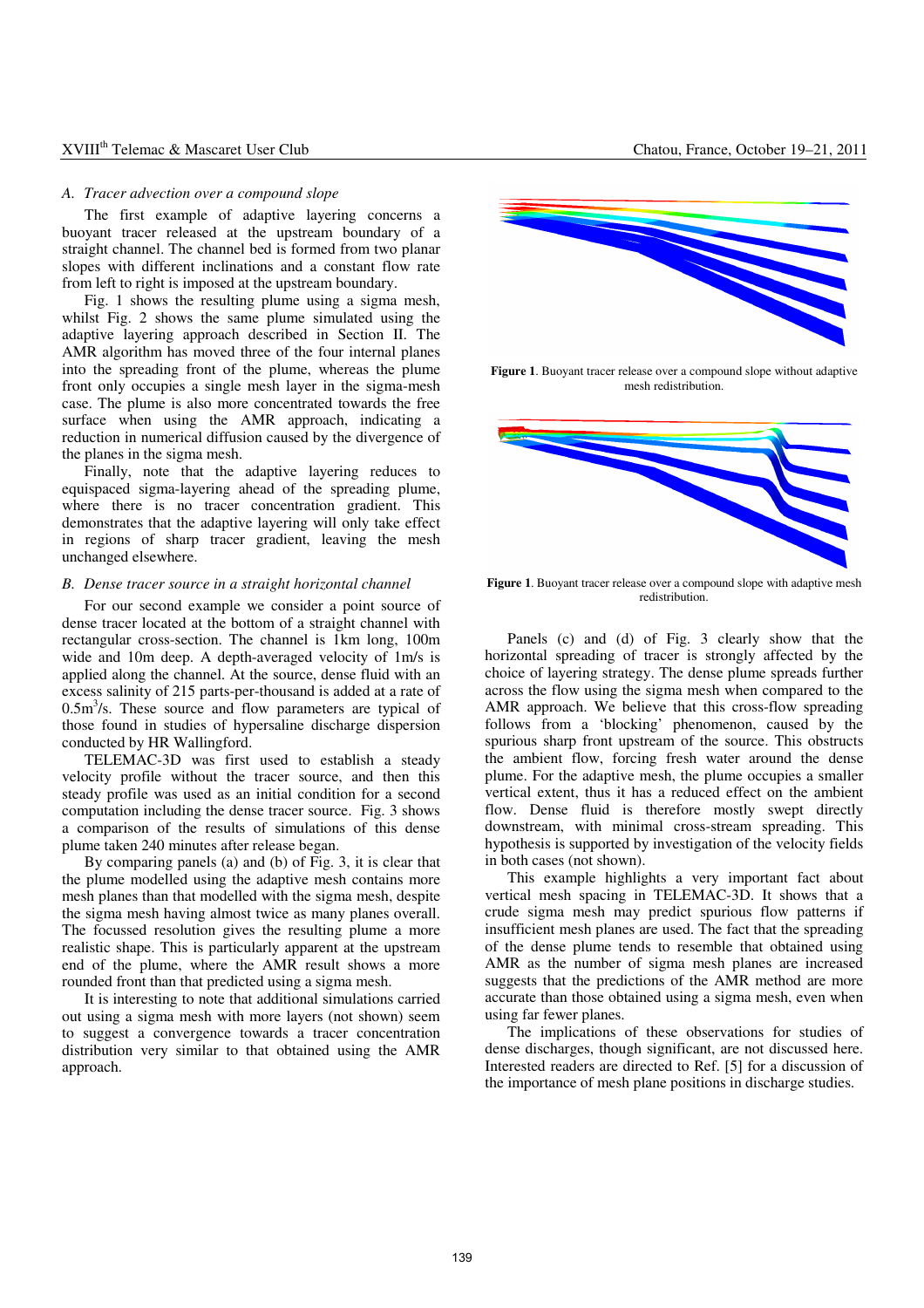

**Figure 3.** Dense saline source in channel flow. Shading shows the excess salinity in parts-per-thousand (ppt) 240 minutes after release began. Panels (a) and (b) show a vertical cross-section through the source point, combining the layer positions and excess salinity in the same plot. Panels (c) and (d) show the excess salinity at the bottom of the channel (i.e. on the lowest plane) for each simulation.

#### *C. Saline lock exchange*

For our final example, we turn to a simple lockexchange problem, in which relatively dense and relatively buoyant dense fluids are initially contained side-by-side in a cuboidal container. As the denser fluid sinks, it spreads beneath the less dense fluid, driven by gravity. This example is distinct from the previous examples in that the tracer concentration (which is directly linked to the fluid density) is the only factor driving the fluid flow. In the earlier examples, the applied ambient flow was large enough to dominate the dynamics.

Fig. 4 and Fig. 5 show the solution and mesh layers for the lock exchange flow using sigma and adaptively-layered meshes, respectively. The most important feature to note is that the shape of the lock exchange current (as visualised by the colours in Figs. 4 and 5) is essentially the same in each case. This demonstrates that the AMR algorithm is not degrading the quality of the solution. In fact, the clustering of mesh planes near the spreading and receding fronts of the current ought to make the solution more accurate at these key locations.

In the centre of the domain, the transition between dense and light fluid (visually, the transition from red to blue) is sharper in Fig. 5 than in Fig. 4, indicating once more that the AMR method reduces vertical numerical diffusion by increasing the mesh resolution in the transition region.

At the ends of the domain, the tracer concentration is essentially constant within each water column, so the equispaced sigma-mesh is retained.

#### IV. DISCUSSION

We have introduced to TELEMAC-3D a powerful method of automatically increasing mesh resolution in key portions of the water column. It is important to note that this adaptive mesh redistribution does not change the number of nodes or elements in the mesh. Furthermore, the mesh redistribution algorithm adds only a modest cost in terms of computation time.



**Figure 4.** Lock exchange flow using a standard sigma mesh. Colours represent the salinity distribution.